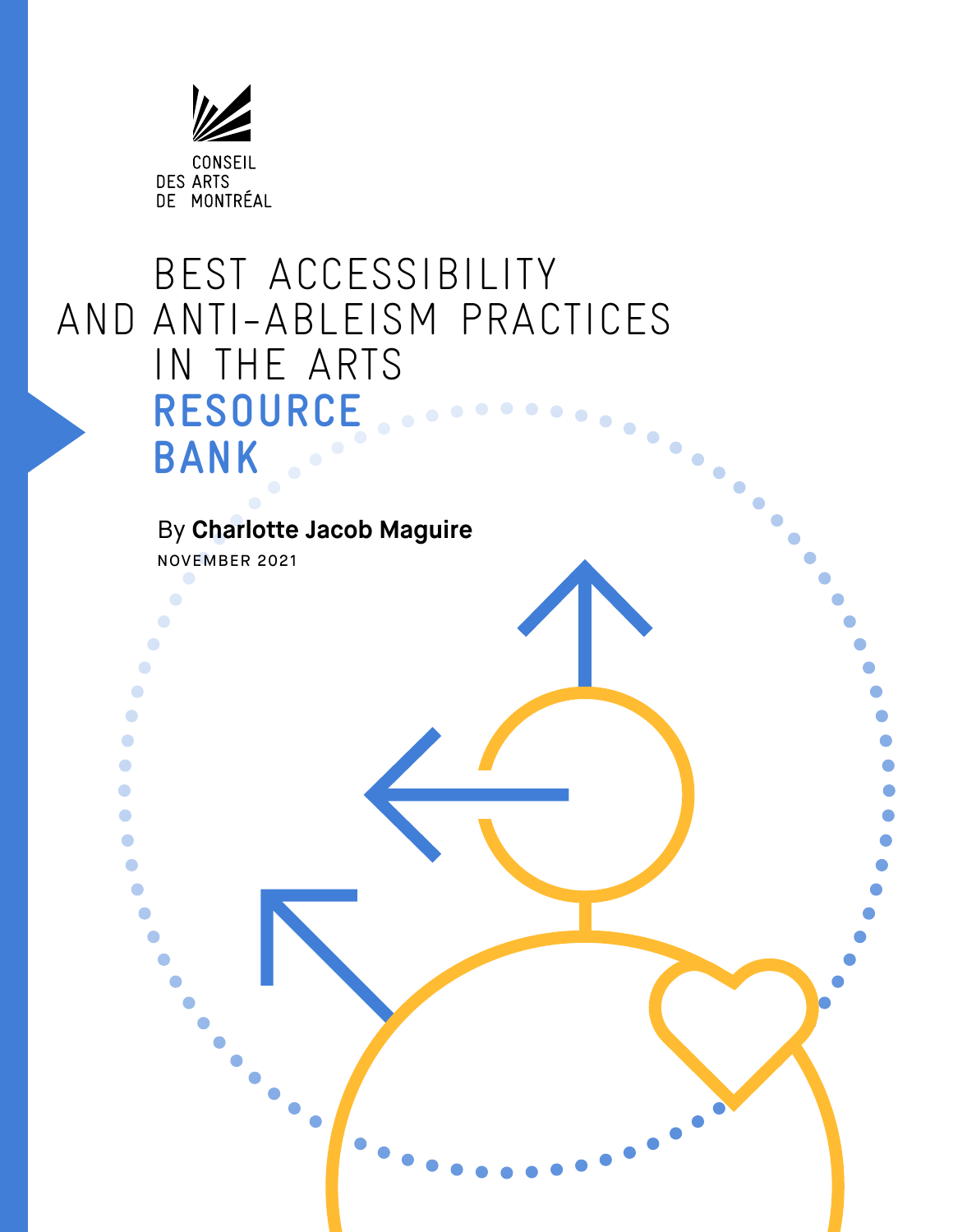#### NOTE

This list of resources is for information purposes only; the Conseil des arts de Montréal is not liable for its contents.

It is not exhaustive and may contain omissions or errors. It will likely evolve over time.

We welcome your constructive feedback and suggestions.

# TABLE OF CONTENTS

| <b>Arts Accessibility and Anti-Ableism</b>                |
|-----------------------------------------------------------|
|                                                           |
| 3                                                         |
| Critical Disability Studies Researchers<br>$\overline{4}$ |
| 4                                                         |
| 4                                                         |
| 4                                                         |
| 5                                                         |
| Museums, Cultural Sites, Groups and                       |
| 5                                                         |
| 8                                                         |
| 8                                                         |
|                                                           |
|                                                           |
|                                                           |
| Subtitling and Transcription Services  9                  |
| Braille and Large Print Production  9                     |
|                                                           |
| 11                                                        |
|                                                           |
|                                                           |
|                                                           |
|                                                           |
|                                                           |
|                                                           |
| Office des personnes handicapées<br>14                    |
| Conseil des arts de Montréal<br>14                        |
| Canada Council for the Arts  15                           |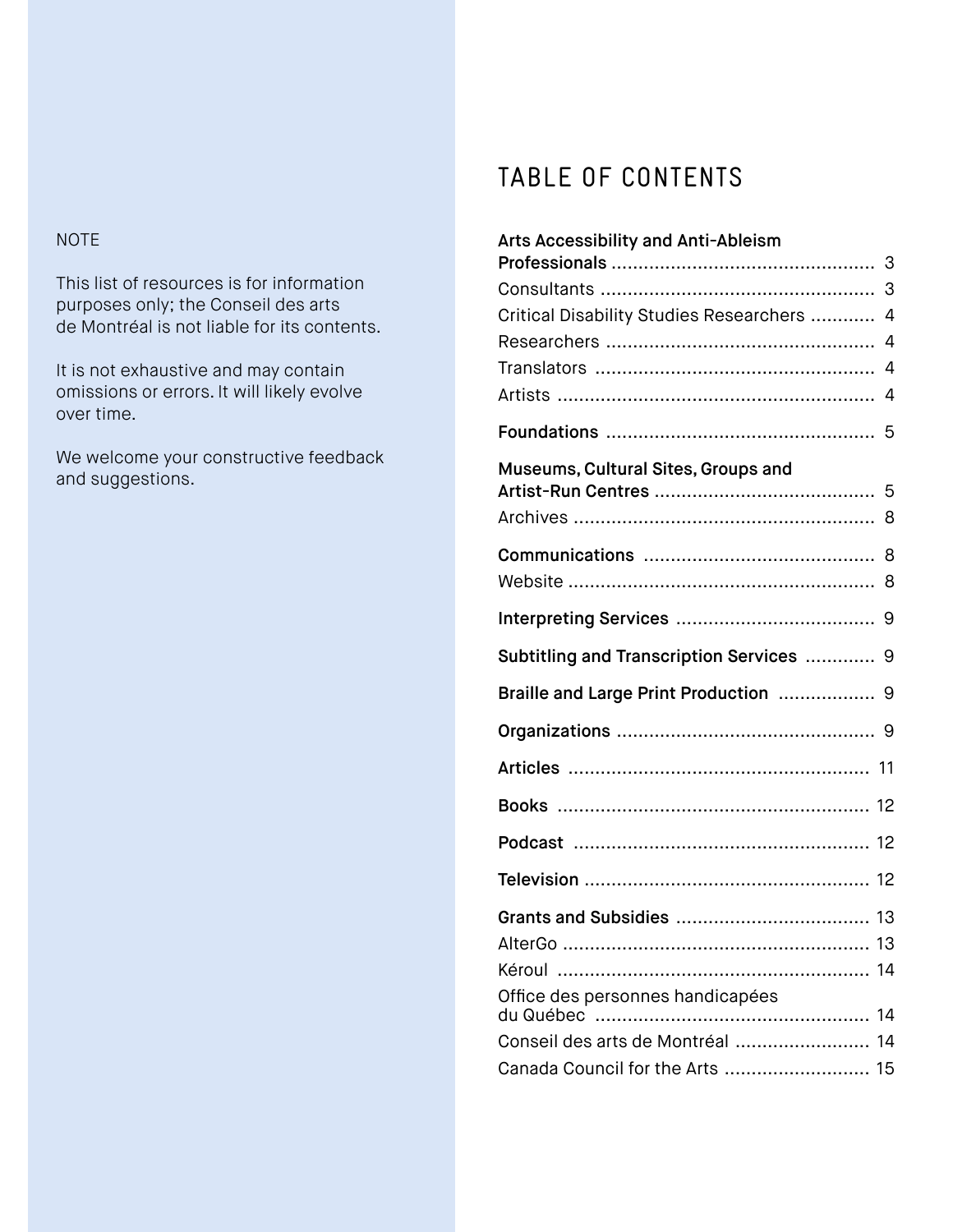## **ARTS ACCESSIBILITY AND ANTI-ABLEISM PROFESSIONALS**

#### **CONSULTANTS**

#### **Ashley McAskill**

Ashley McAskill has expertise in consultation, accessibility, arts and disability and focuses on the practices of disabled artists. She is currently on maternity leave. Email: mcaskia003@gmail.com

Language: English

#### **Bhekmpilo Paul Tshuma**

Paul Tshuma is an accessibility consultant. He works with event organizers and architects to find the best way to adapt a space. His work involves conducting architectural audits to make spaces accessible.

Email: paul.tshuma@gmail.com Tel.: 514-521-2916 Language: English

#### **Charlotte Jacob-Maguire**

Charlotte Jacob-Maguire is the Universal Accessibility and Audience Development Coordinator at Montreal's Musée d'art contemporain (MAC). An anthropologist by training, she oversees universal accessibility at the museum. She develops inclusive programs with the education department and equity policies with the museum. Drawing on her lived and professional experience, she is laying a strong foundation for greater representation of people with disabilities at the MAC. She is also an accessibility consultant.

Email: charlotte.jacobmaguire@gmail.com Languages: French and English

### **Cindy Schwartz**

Founder/director of the professional performing arts school Les Muses. Thirty years of experience in inclusion, accessibility and equity in the arts and with people with disabilities. She has taught adapted dance classes; cultural mediation. She seeks to help other cultural organizations and professional schools treat this population more equitably.

Email: cindy@lesmuses.org Languages: French and English

#### **Laurent Mottron**

Autism researcher and professor Email: rechercheautisme.cnmtl@ssss.gouv.qc.ca Website: http://lnc-autisme.umontreal.ca/ Language: French

### **Réseau national d'expertise en trouble du spectre de l'autisme (RNETSA)**

Contact: Lucila Guerrero Email: info@lucilaguerrero.com Website: https://autcreatifs.com/nos-membres/ membre-actif/page-1-2/ Language: French

#### **Sync Leadership**

Sync Leadership is a disabled-led program exploring deaf and disabled leadership. Email: syncleadershipcanada@gmail.com Contact: Rachael: 647-745-6166 Language: English and French Website: https://syncleadership.com/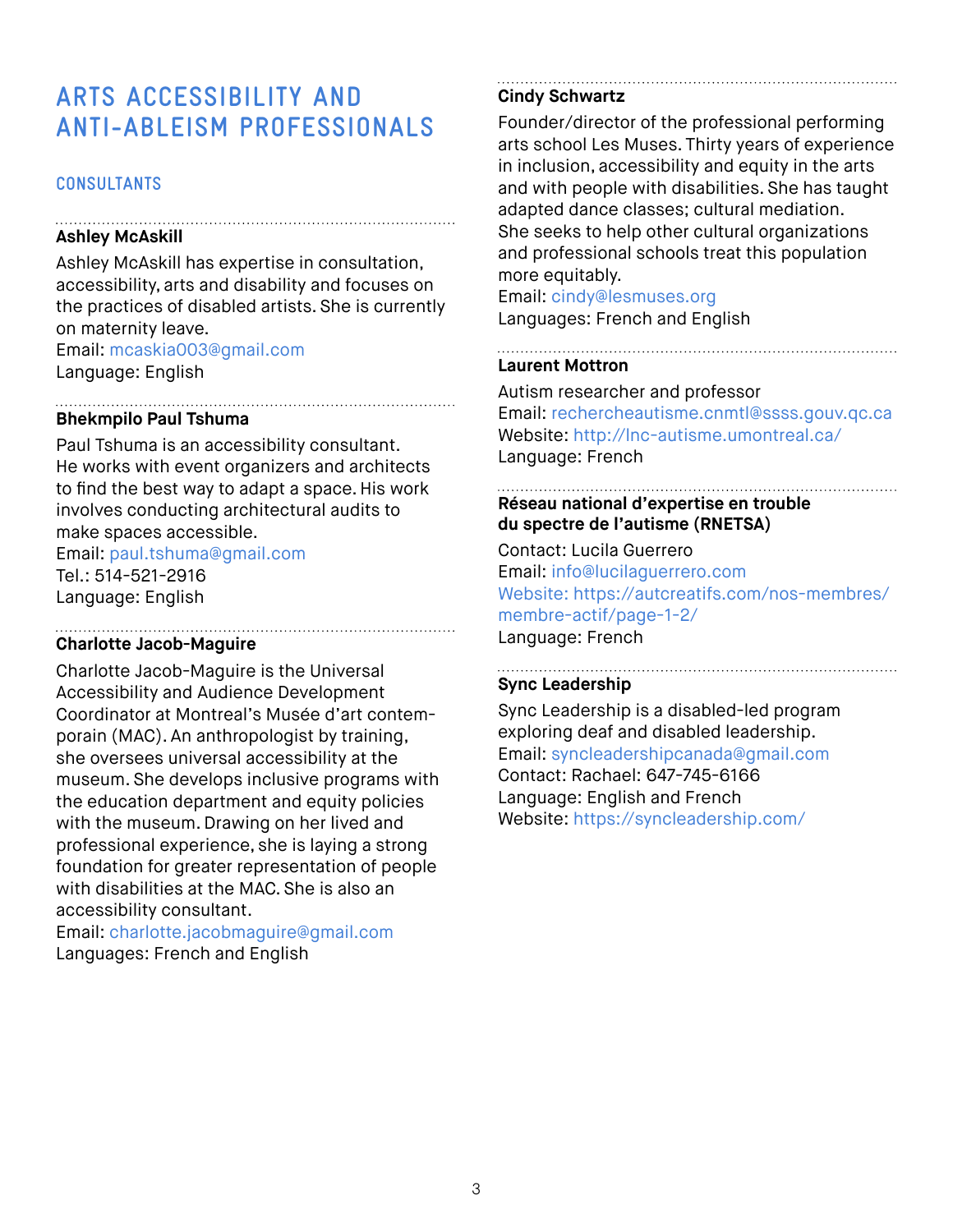#### **CRITICAL DISABILITY STUDIES RESEARCHERS**

#### **RESEARCHERS**

**Heather Hollins**, interdisciplinary arts researcher **Laura Peers**, anthropologist An interdisciplinary link can be drawn between her work on museums and Indigenous communities.

#### **TRANSLATORS**

#### **Marie-Ève Veilleux**

marie.veilleux@gmail.com Translator specializing in disability, deafhood and Mad Studies

English to French

#### **ARTISTS**

| Aislinn Thomas, visual and multidisciplinary artist |
|-----------------------------------------------------|
| Alex Bulmer, playwright                             |
| Anthony Dolbec, singer, dancer and actor            |
| Carmen Papalia, artist and non-visual learner       |
| <b>Carolyn Lazard, visual artist</b>                |
| Christine Sun Kim, multidisciplinary artist         |
| Constantina Zavitsanos, multidisciplinary artist    |
| Cyrée Jarelle Johnson, poet                         |
| Eli Clare, poet                                     |
| Gaëtane Cummings, visual artist                     |
| Geneviève Morin-Dupont, actor and dancer            |
| Gloria C. Swain, visual artist                      |
| Leah Lakshmi Piepzna-Samarasinha, writer            |
| Luca Patuelli (Lazylegz), dancer                    |
| Marie-Hélène Bellavance, performing artist          |
| Maxime D. Pomerleau, performing artist              |
| Park McArthur, visual artist                        |
| Persimmon Blackbridge, visual artist                |
| Roxanne Charest-Landry, dancer and actor            |
| Salima Punjani, multidisciplinary artist            |
| Shannon Finnegan, visual artist                     |
| Syrus Marcus Ware, artist, activist and researcher  |
| Valentin Brown, visual artist                       |
| Vanessa Dion Fletcher, visual artist                |
| Yinka Shonibare, multidisciplinary artist           |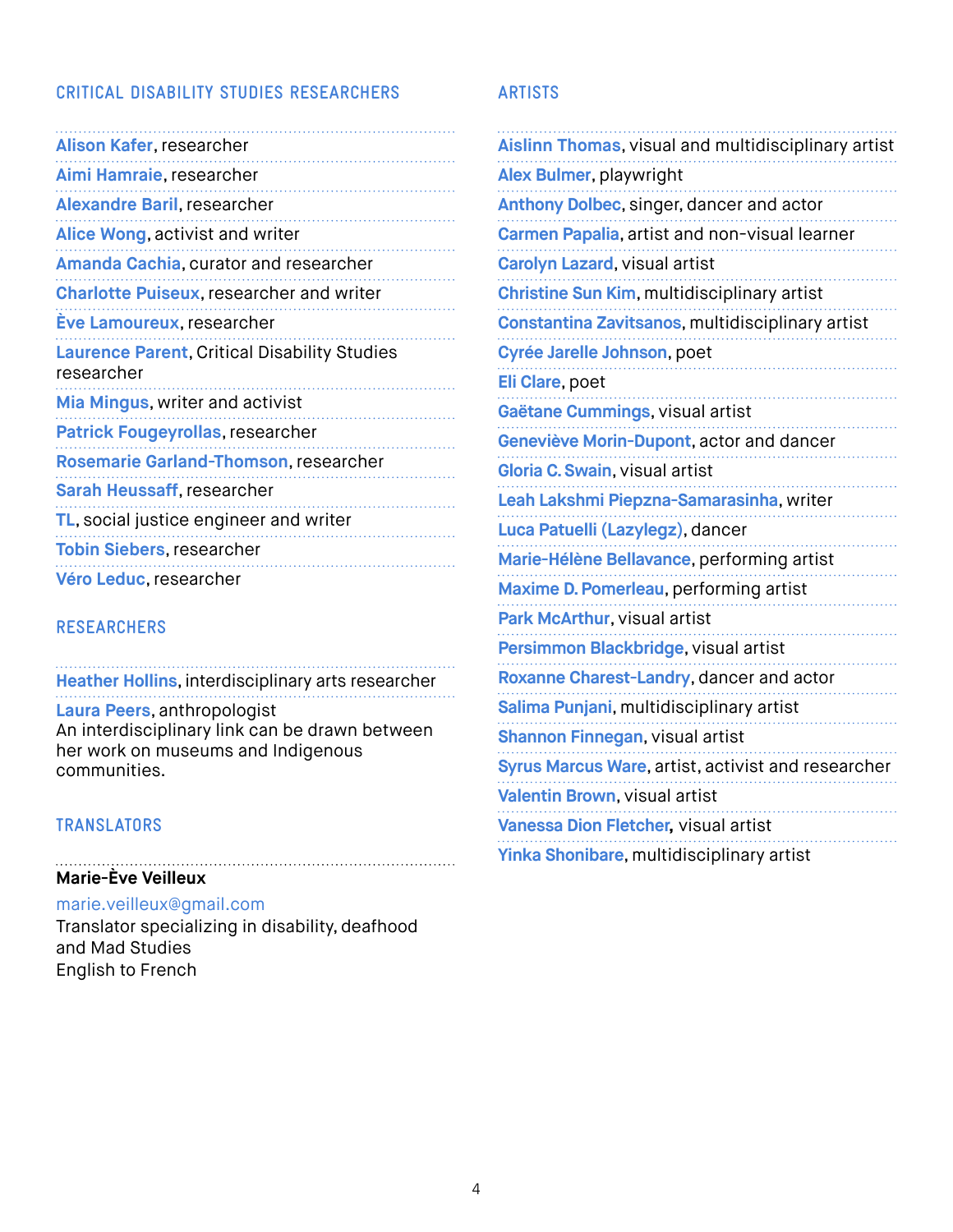## **FOUNDATIONS**

#### **RBC Emerging Artists Foundation**

https://www.rbc.com/community-social-impact/ emerging-artists-project.html

#### **Saputo Foundation**

https://philab.uqam.ca/en/membre/fondationmirella-et-lino-saputo/

### **Ford Foundation, Disability Future Fellows**

https://www.fordfoundation.org/work/investingin-individuals/disability-futures-fellows/

## **MUSEUMS, CULTURAL SITES, GROUPS AND ARTIST-RUN CENTRES**

### **Accessibility Toolkit: A guide to making art spaces accessible**

Professor Anne Zbitnew, in consultation with Tangled Art + Disability Board Members Kim Fullerton, Lenore McMillan and Fran Odette. http://www.humber.ca/makingaccessiblemedia/ modules/06/pdf/Accessibility\_Toolkit\_Final.pdf English

#### **Afromusée**

A museum that is fully accessible to people with reduced mobility. Gallery for disabled artists seeking a space to showcase their work. Rental gallery.

Website: https://www.afromusee.org/?lang=en Email: communication@afromusee.com

#### **Au Nom de la Danse**

Based in France, this association allows anyone with or without disabilities to express themselves freely through dance.

Website: https://www.aunomdeladanse.com/ Email: https://www.aunomdeladanse.com/ contact/

#### **Axis Dance Company**

Based in California, this integrated dance company aims to showcase radical inclusion. Website: https://www.axisdance.org/ Email: https://www.axisdance.org/contact

#### **Cooper Hewitt, Smithsonian**

Design museum located in New York City, United States. The image description portion of their website is particularly instructive. https://www.cooperhewitt.org/cooper-hewittguidelines-for-image-description/

#### **Corpuscule Danse**

Corpuscule Danse is Quebec's first professional integrated dance company. The company's mandate focuses on research, creation, dissemination and education via three distinct components: performance, training and presentations. The integration of disabled people into the performing arts, transmission and education are our top priorities and the very essence and purpose of our organization. All of the company's activities aim to promote diversity, inclusion and social cohesion. Website: http://corpusculedanse.com/ Email: infos@corpusculedanse.com

#### **Cripping the Arts**

This three-day symposium examined how D/deaf and disability arts and activism changes how we experience art. It explored the ways culture contributed to disability rights and justice movements.

Website: http://artintranslation.ca/crippingthe-arts/

#### **Essex Street**

A gallery showcasing artists with disabilities in New York City, United States. Website: https://www.essexstreet.biz/ Email: info@essexstreet.biz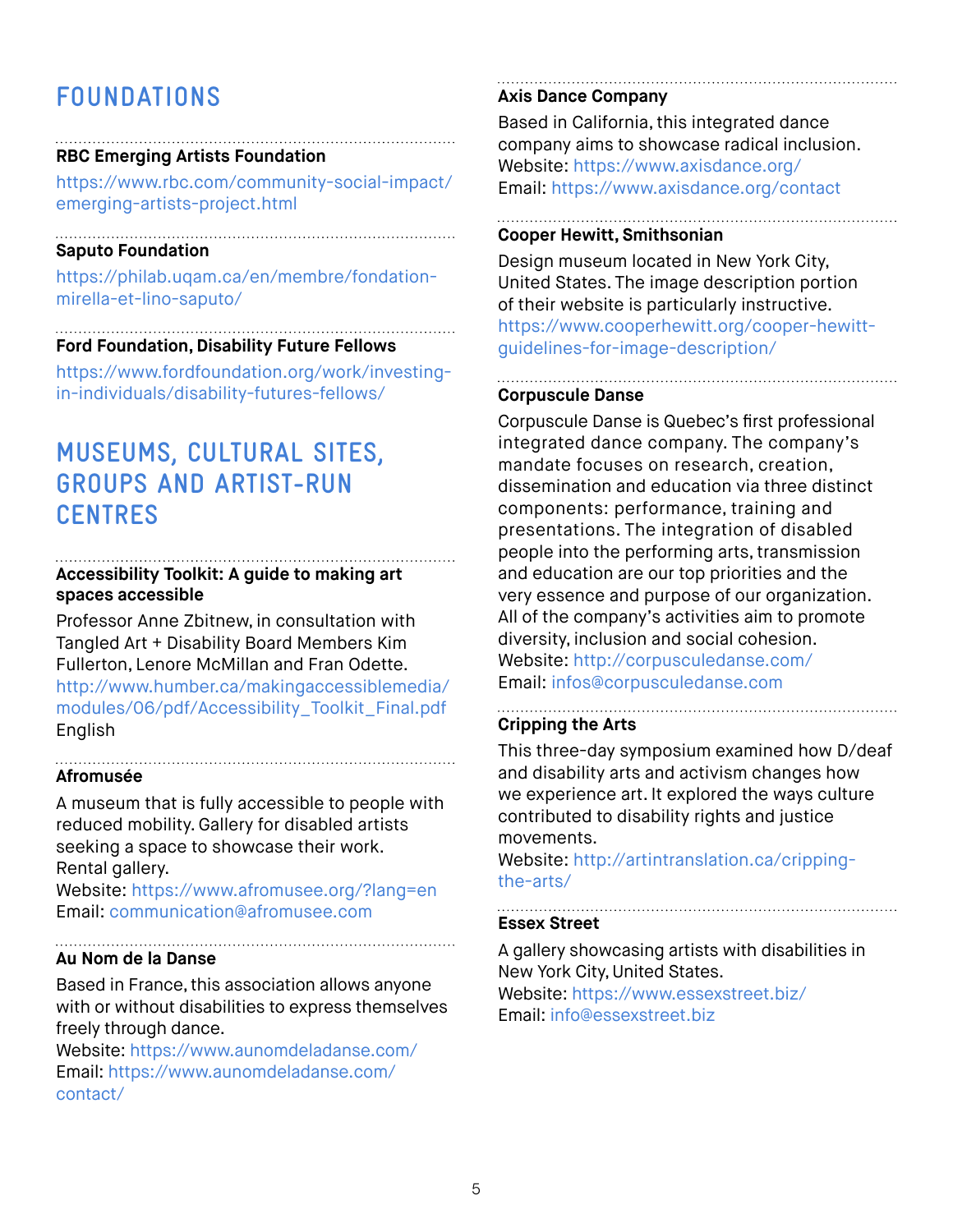#### **Exeko**

Founded in Montreal in 2006, we use intellectual and artistic creativity as motors of inclusive and emancipatory social transformation. Our approach acknowledges everyone's potential to reflect, analyze, act, create and play an active role in society, regardless of their situation or background: Exeko presumes equality of intelligence.

Website: www.exeko.org Email: info@exeko.org

#### **Leonard & Bina Ellen Art Gallery**

Curated by philosopher Paul B. Preciado, the exhibition *Lorenza Böttner: Requiem for the Norm* is the first major monographic survey of Chilean/ German artist Lorenza Böttner's work. A trans person without arms, Böttner worked in painting, dance, performance, photography and installation to generate a body of work that celebrated her standpoint and gender expression, resolutely transgressing and refusing any and all ableist and gender-normative prescriptions.

Website: http://ellengallery.concordia.ca/ exposition/lorenza-bottner-requiem-for-thenorm/?lang=en

Email: ellen.artgallery@concordia.ca

#### **Joe Jack and John**

Joe Jack & John is a performative, collective and inclusive theatre company that borrows from the vocabulary of the visual arts and dance. Its artistic approach advocates for an engaged discourse and seeks to question the notion of social norms by integrating professional actors with an intellectual disability or from diverse cultural backgrounds.

Website: https://joejacketjohn.com/ Email: info@joejacketjohn.com

#### **Les Muses**

This performing arts centre is a one-of-a-kind school that provides professional theatre, dance and vocal training to artists living with disabilities. Website: http://lesmuses.org/en/ Email: info@lesmuses.org

#### **Les Productions des pieds des mains**

Les Productions des pieds et des mains presents shows that combine contemporary dance and experimental theatre and appeal to both dance and theatre audiences. The company regularly works with atypical artists to spark artistic and social dialogue through its shows.

Website: http://www.productionsdpdm.com/ index.html

Email: info@productionsdpdm.com

#### **Maï(g)wenn et les Orteils**

Maï(g)wenn et les Orteils is a dance and contemporary jig company that works with professional artists who are different and marginalized (Williams syndrome, Asperger's syndrome, Fragile X syndrome, Down syndrome, etc.). Website: https://www.maigwennetlesorteils.com/ Email: maigwennetlesorteils@gmail.com

#### **MCA Denver**

Shannon Finnegan, https://mcadenver.org/ shannon-finnegan January 20, 2021

#### **MoMA**

New York's Museum of Modern Art, which has showcased the work of artists with disabilities. Website: https://www.moma.org/magazine/ articles/388

#### **Orboro**

Interrogating Access: Resources for artists and organizations: A series of talks and workshops on accessibility in art and media production Website: https://www.oboro.net/en/season/ 2019/interrogating\_access Email: oboro@oboro.net

### **Propeller Dance Company (Ottawa)**

An integrated dance company. Website: https://propellerdance.com/ Email: info@propellerdance.com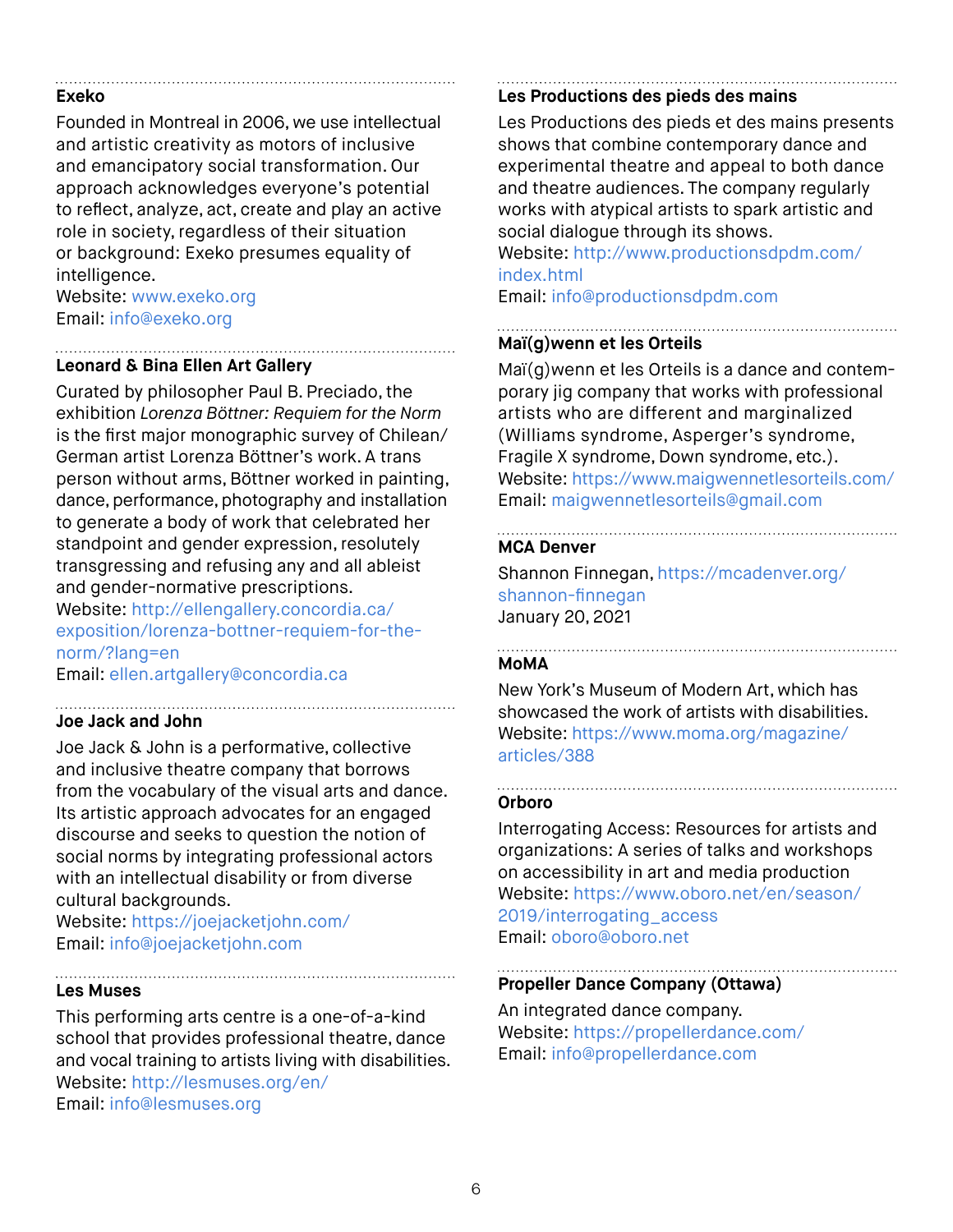#### **Realwheels Theatre Company (British Columbia)**

A theatre company that deepens understanding of the disability experience. Website: https://realwheels.ca/

Email: https://realwheels.ca/contact/

#### **Re•Vision: The Centre for Art and Social Justice**

Guelph University

Storytelling and projects with a focus on equity and social justice. The centre also publishes works about arts and ability diversity. Website: revisioncentre.ca

Email: https://revisioncentre.ca/about/contact

#### **Shape Arts**

Shape Arts is a disability-led arts organization which works to improve access to culture for disabled people by providing opportunities for D/deaf and disabled artists.

Website: https://www.shapearts.org.uk/ shape-collection

Email: info@shapearts.org.uk

#### **Société des musées du Québec in partnership with Kéroul**

"Welcoming visitors with disabilities to the museum," a training session offered in collaboration with Kéroul, an organization devoted to making tourism and culture accessible. Email: info@smq.qc.ca

Website: https://www.musees.qc.ca/fr/ professionnel/activites-publications/formation/ calendrier/accueillir-des-visiteurs-en-situationde-handicap-au-musee

#### **SPiLL.PROpagation**

SPiLL is an artist centre for the creation and production of sign language in Canada. Its three main artistic activities are creation, collaborative production and research-creation.

Email: spill.propagation@gmail.com Website: https://spill-propagation.com/?lang=en

#### **Stopgap Dance Company (England)**

Website: https://www.stopgapdance.com/ Email: https://www.stopgapdance.com/contact

#### **Studio 303**

Continuing education for artists from various performing arts disciplines. The team is trained in inclusion and accessibility issues. Website: https://www.studio303.ca/ Email: info@studio303.ca

#### . . . . . . . . . . . . . . . . . . . . **Tangled Arts**

A Toronto gallery dedicated to disseminating and researching Deaf and disability arts. Website: https://tangledarts.org/exhibits/ Email for Sean Lee, Director of Programming: sean@tangledarts.org

### **UNLIMITED**

A British arts commissioning program that enables new work by D/deaf and disabled artists to reach UK and international audiences.

Website: https://weareunlimited.org.uk/ Email: info@weareunlimited.org.uk

#### **Visions sur l'Art Québec**

An organization that promotes work by professional and emerging artists with disabilities. Website: https://www.vsaq.org/ Email: vsaq@vsaq.org

#### **Wellcome Collection**

Museum, Research Centre, London, United Kingdom https://wellcomecollection.org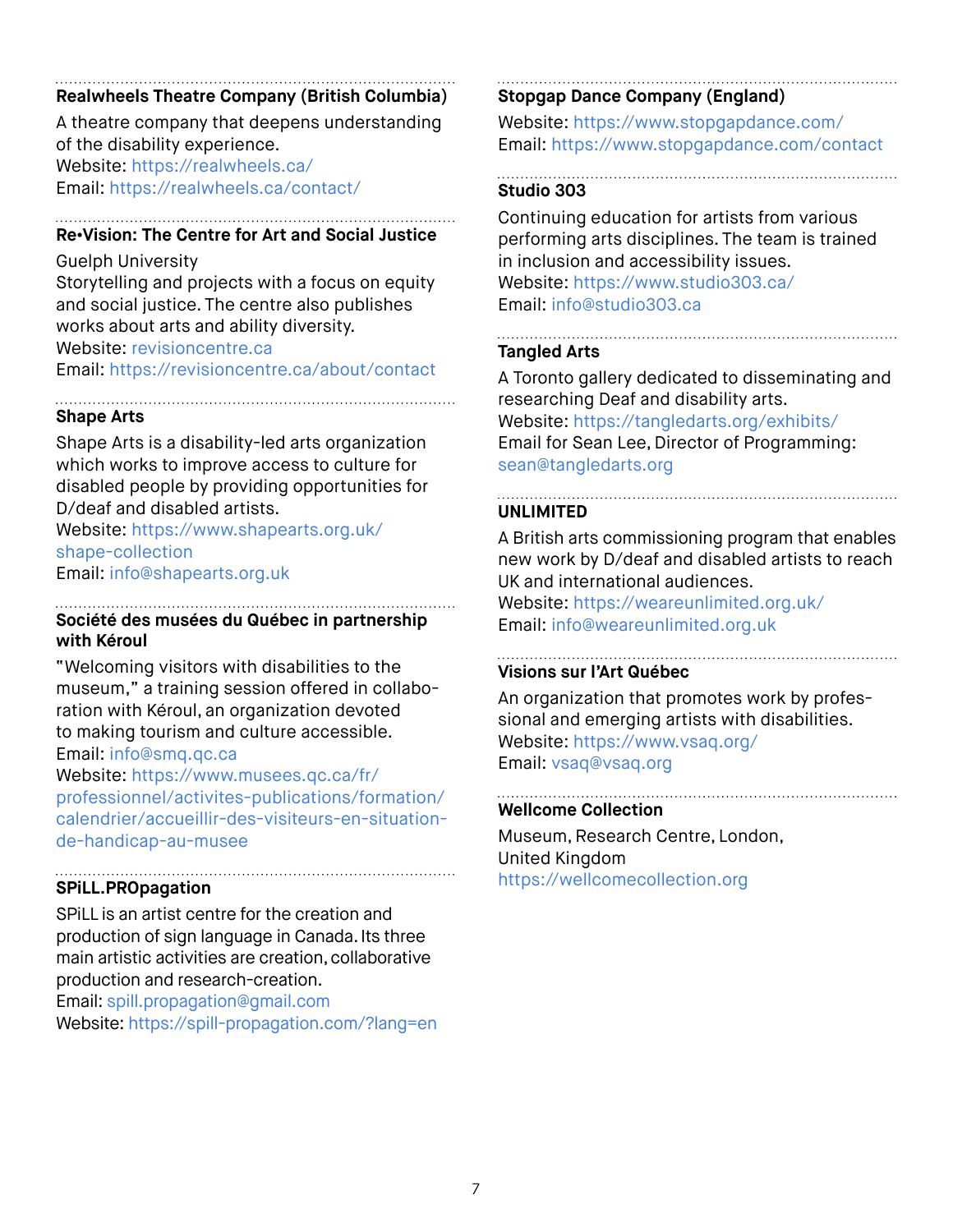#### **ARCHIVES**

#### **Metropolitan Museum, New York**

Works of art are seen through the lens of disability aesthetics and experience. The conversations are part of "Crip the Met," a long-term initiative launched with support from the CreateNYC Disability Forward Fund.

#CripTheMet

Facebook: https://www.facebook.com/hashtag/ cripthemet

### **COMMUNICATIONS**

#### **Ava**

Ava empowers D/deaf people and inclusive organizations with a great live captioning solution.

https://www.ava.me/?no\_redirect=true#dlLinks

#### **Cliptomatic**

An application that adds closed captions to Instagram videos.

https://apps.apple.com/us/app/clipomatic-texton-videos/id1263032315

#### **Creative Users Network**

Jobs, calls for proposals, and opportunities for artists and cultural workers who have disabilities or are D/deaf.

Website: https://creativeusers.net/network Email: info@creativeusers.net

#### **Sina Bahram, "10 Best Practices of Accessible Museum Websites"**

https://www.aam-us.org/2021/01/07/10-bestpractices-of-accessible-museum-websites/ January 7, 2021

#### **Zoom and Microsoft Teams**

Zoom ou Microsoft Teams sont les plateformes à privilégier pour les rencontres en télétravail. Voici leurs rubriques «accessibilité»:

#### Zoom

https://explore.zoom.us/en/accessibility/faq/

#### Microsoft Teams

https://support.microsoft.com/en-us/office/ accessibility-support-for-microsoft-teams-d12e e53f-d15f-445e-be8d-f0ba2c5ee68f

#### **WEBSITE**

#### **Ekloweb**

https://ekloweb.com/ Shad Gagnon contact@ekloweb.com

#### **Web Content Accessibility Guidelines (WCAG)**

https://www.w3.org/WAI/standards-guidelines/ wcag/

#### **Gouvernement du Québec: Secrétariat du Conseil du trésor –** *Web Accessibility Standards* **(in French)**

https://www.tresor.gouv.qc.ca/ressourcesinformationnelles/architecture-dentreprise- %20gouvernementale/standards-et-normes/ accessibilite-du-web/standards-sur-laccessibilite -du-web/

### **SOGO Plugins – Accessibility plugin**

https://pluginsmarket.com/downloads/ accessibility-plugin/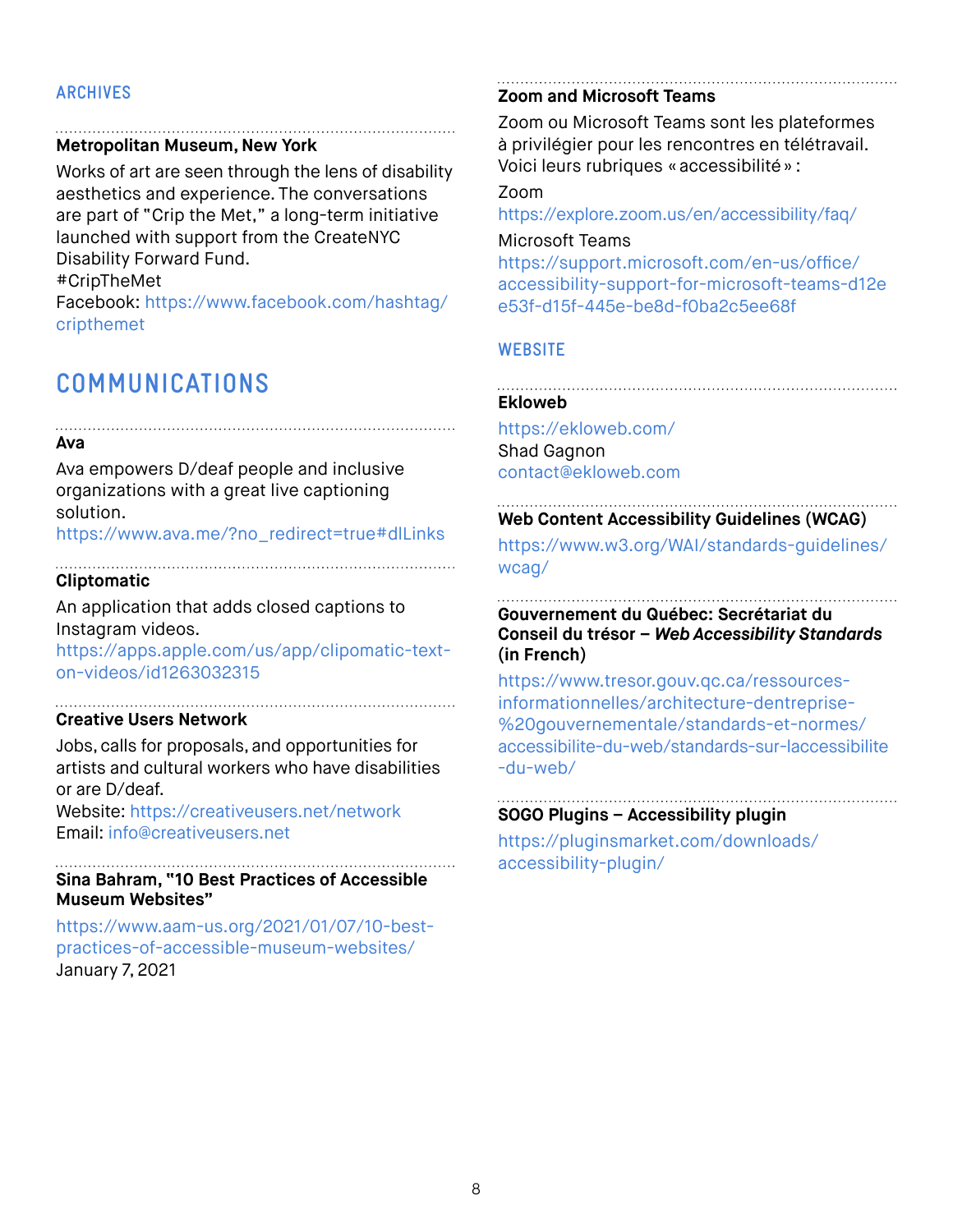# **INTERPRETING SERVICES**

#### **Cinéall**

Interpreting service and video creations Email: info@cineall.tv Website: http://www.cineall.tv/home.php

#### **Interprétation signes et paroles**

Interpreting service Email: annie.brisebois@isep.ca Website: http://www.isep.ca/index-en.php

#### **Louise Martin**

Interpreting service Email: infos@louisemartin.ca Website: https://www.louisemartin.ca/

### **Seeing Voices Montreal/Voir des voix**

Conception vidéo Email: admin@seeingvoicesmontreal.com Website: http://www.seeingvoicesmontreal.com/

### **SIVET**

Interpreting service Email: reception@sivet.ca Website: https://sivet.ca/en/

### **SUBTITLING AND TRANSCRIPTION SERVICES**

#### **MELS**

Paul Bellerose, paul.bellerose@mels-studios.com – transcription, translation and subtitling. Website: https://www.mels-studios.com/en/ service/sub-titles/

#### **SETTE**

Danielle Chaput, D.Chaput@sette.com – transcription, translation and subtitling. The company works with Mariline Babeux, mariline.babeux@gmail.com, who provides subtitling and translation services for the PHI Centre. You must mention her name if you submit a request.

Website: https://sette.com/en/services/localization/

#### **Difuze**

Michael Lasry, michael.lasry@difuze.com – transcription, translation and subtitling. Website: https://www.difuze.com/en/

## **BRAILLE AND LARGE PRINT PRODUCTION**

#### **Institut Nazareth et Louis-Braille CISSS Montérégie-Centre**

Braille production Janie Lachapelle Clinical activity specialist Alternative Media Production Department Email: janie.lachapelle.inlb@ssss.gouv.qc.ca

#### **Point-par-point**

Braille and large print production https://point-par-point.com/services/production -braille/

## **ORGANIZATIONS**

#### **AlterGo**

Supports the social inclusion of people with functional limitations. Website: https://www.altergo.ca/fr/ Email: service@altergo.ca

### **Montreal Association for the Intellectually Handicapped**

Telephone: 514-381-2300 Mission: A community organization whose mission is to accompany and support people with intellectual disabilities so that they can reach their full personal and social potential and find fulfilment.

Website: https://amdi.info/en/ Email: activites@amdi.info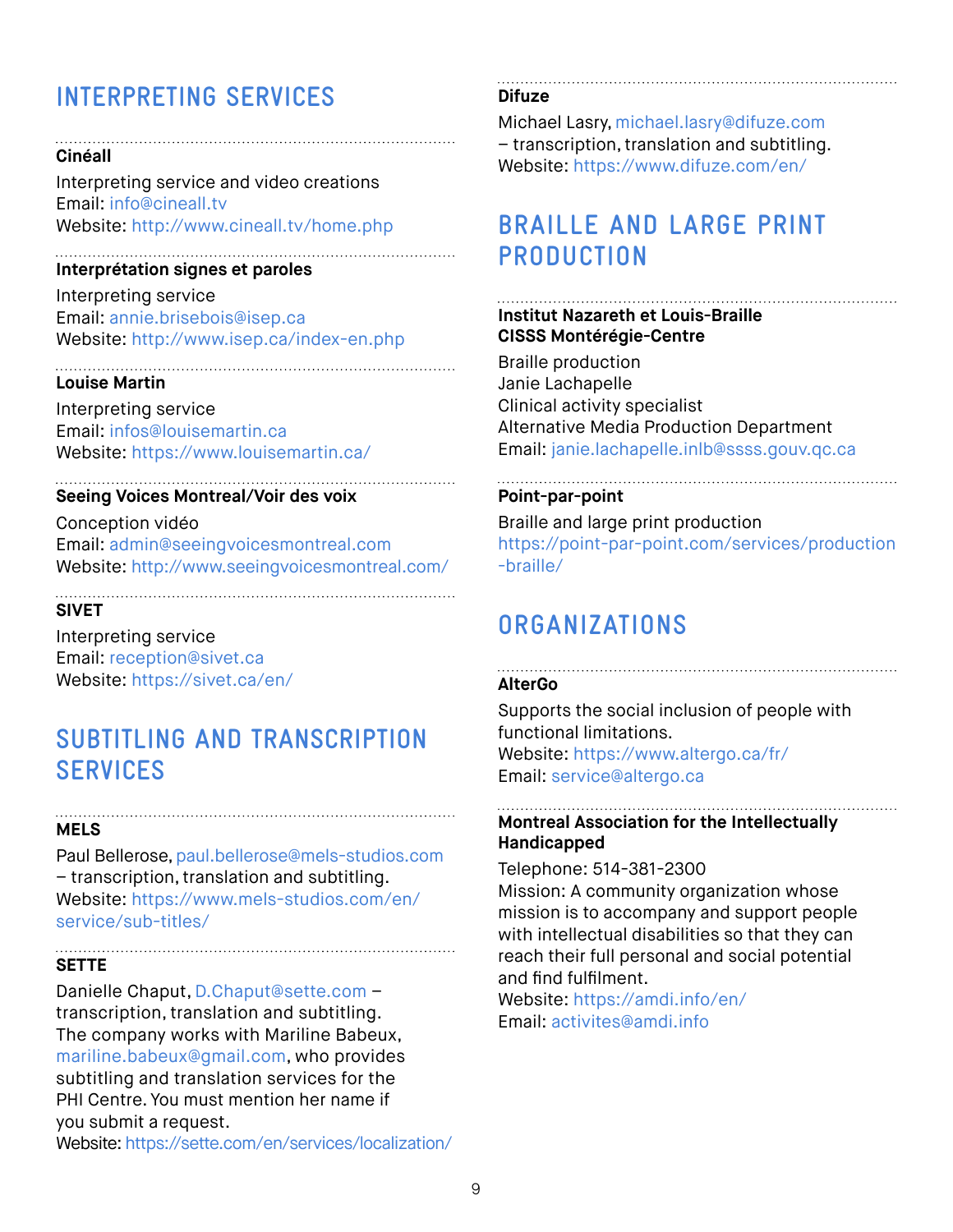#### **Aut'Créatifs**

Advocates for the positive recognition of autistic people. Website: www.autcreatifs.com

Email: autcreatifs@gmail.com

#### **Deaf Spectrum**

Based in Toronto, Deaf Spectrum is a dynamic, diverse and Deaf organization. Its goal is to create more accessible spaces for the Deaf community that uses ASL.

Email: info@deafspectrum.com Website: http://deafspectrum.com/

#### **Entr'actes, professional production component**

Entr'actes is a Quebec cultural organization. Our mission is to develop, create and disseminate unique art, made with people with functional limitations, in collaboration with the entire community.

Email: direction@entractes.com Website: https://www.entractes.com

#### **ÉRISA**

Équipe de recherche pour l'inclusion sociale en autisme

ÉRISA is a university research team funded by the Faculty of Humanities at the University du Québec à Montréal (UQAM). It consists of researchers from various disciplines and universities who share a common goal: conducting research on autism that fosters greater societal inclusion of autistic people and their families. Website: https://erisautisme.com/

#### **Institut Nazareth et Louis-Braille**

#### formation.inlb@ssss.gouv.qc.ca gilles.corbeil.inlb@ssss.gouv.qc.ca

450-463-1710 ext. 215 CISSS de la Montérégie-Centre Institut Nazareth et Louis-Braille 1111 St-Charles Street West, Longueuil, Quebec J4K 5G4 West Tower, Suite 200

Helps promote the autonomy and full social participation of people with visual disabilities in a forward-thinking manner.

http://www.inlb.qc.ca/professionnels-recherche/ formation-et-sensibilisation/formations-offertspar-linlb/

#### **Kéroul**

#### info@keroul.qc.ca 514-252-3104 https://www.keroul.qc.ca/en/training-programsand-conferences.html

4545 Pierre-De Coubertin Avenue, Montreal, Quebec, Canada H1V 0B2 Kéroul is a non-profit organization devoted to making tourism and culture accessible to people with limited mobility.

#### **Les Impatients**

Les Impatients helps people with mental health issues through artistic expression. Email: reception@impatients.ca Website: https://www.impatients.ca/en/

#### **RAPLIQ, Regroupement des activistes pour l'inclusion au Québec**

Founded in December 2009, the Regroupement des activistes pour l'inclusion au Québec (RAPLIQ) is a Quebec-wide organization that supports and assists people with disabilities who are victims of discrimination to defend and claim their rights and promote them by aiming to eradicate this discrimination too often made against them. It campaigns for the eradication of discrimination based on disability as well as all other forms of oppression.

Email: le.rapliq@gmail.com Website: https://rapliq.org/en/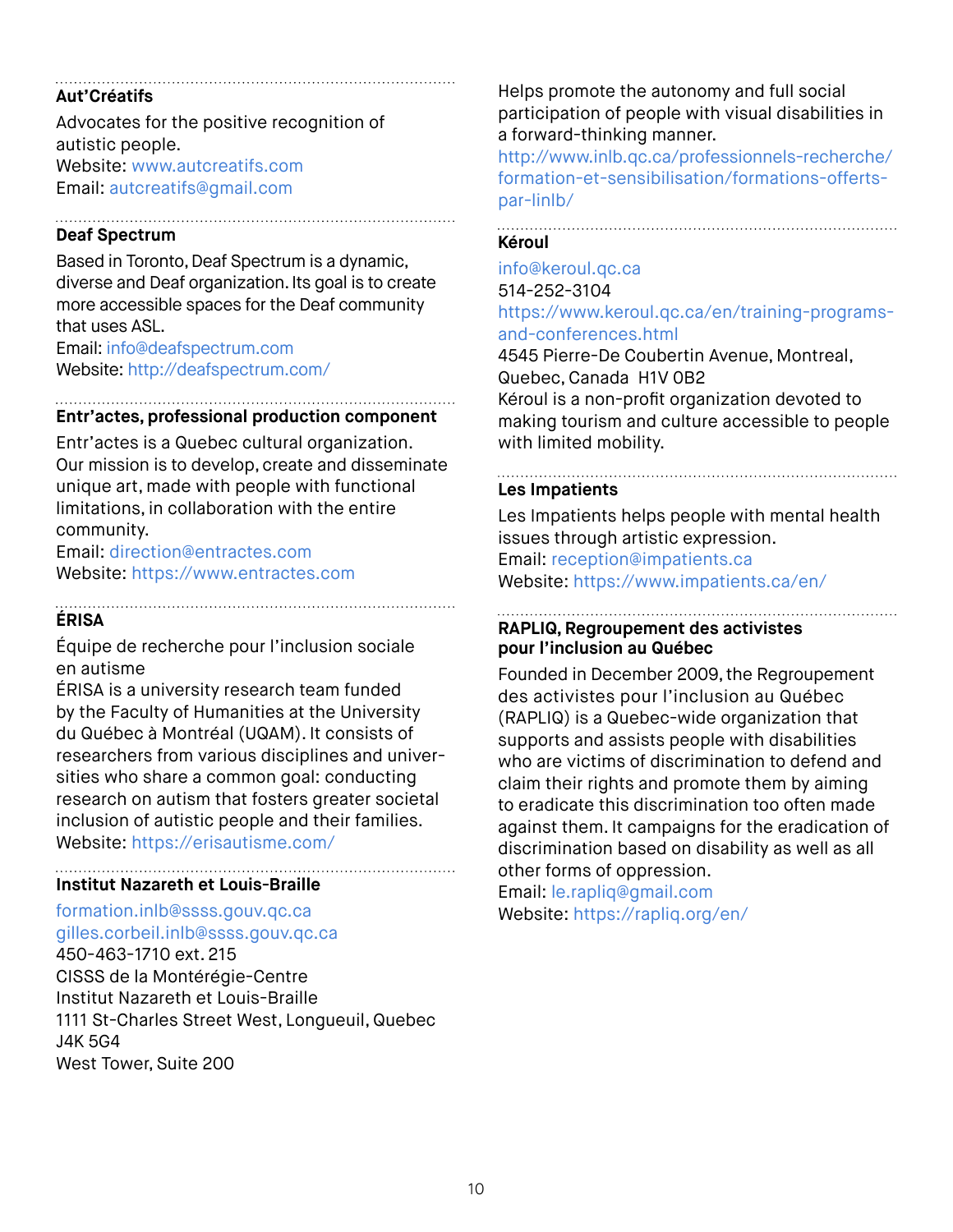#### **Saccade**

Centre for autism expertise Email: info@saccade.ca Website: https://saccade.ca/

#### **Société Inclusive**

Social innovation to create more inclusive physical and social environments. Email: melanie@societeinclusive.ca Website: https://societeinclusive.ca/en/

#### **Société Logique**

Société Logique is a non-profit organization whose mission is to promote universal design and to be involved in the creation of universally accessible environments.

Email: info@societelogique.org Website: https://societelogique.org/en/

#### **Spectrum Productions**

A professional production company (also offers recreational workshops).

Email: info@productionsspectrum.com Website: https://www.productionsspectrum.com/ services

#### **Tactile Studio**

Tactile Studio designs solutions to make art, culture and entertainment accessible to everyone. This innovative company creates inclusive sensory experiences and designs and manufactures devices (touch, smell, sound) that are designed to be as user-friendly as possible.

Email: hello@tactilestudio.co Website: https://tactilestudio.co/

## **ARTICLES**

Birkett, Richard. "A Promise and a Practice: Carolyn Lazard." *Mousse Magazine*, October 13, 2020. http://moussemagazine.it/carolyn-lazard-richard-birkett-2020/

Damman, Catherine. "Carolyn Lazard." *BOMB Magazine*, September 10, 2020. https://bombmagazine.org/articles/carolyn-lazard/

Gupta, Rahila. (2019, November 26). "Is crip the new queer?" *Aeon*. https://aeon.co/essays/ does-using-crip-like-queer-empower-disabilityactivism

Jacob-Maguire, Charlotte. "Traduire les sens." *Vie des arts*, 263, Summer 2021. https://viedes arts.com/en/portraits/aislinn-thomas-traduireles-sens/

Jacob-Maguire, Charlotte. "Disability-Visibility." *Vie des arts*, 263, Summer 2021. https://viedes arts.com/en/lectures/263-recensions-de-livres/

Jacob-Maguire, Charlotte. "An Artistic Examination of Medical Records: A Critic of Biopower in the Work of Salima Punjani and Carolyn Lazard." *Vie des arts*, 261, Winter 2021, pp. 32–35. https://viedesarts.com/en/dossiers/dossiermutations-arts-sciences-et-technologies/ an-artistic-examination-of-medical-recordsa-critic-of-biopower-in-the-work-of-salimapunjani-and-carolyn-lazard/

Jacob-Maguire, Charlotte. "Reinventing Strangeness: Shannon Finnegan and the Demand for Disabled Futures." ESSE, 100, Fall 2020, pp. 50–57.

Lalonde, Catherine. "La culture, c'est pour moi aussi," *Le Devoir*, January 16, 2021. https://www.ledevoir.com/culture/593320/

arts-vivants-la-culture-c-est-pour-moi-aussi

Leduc, V., Saunders, D., Witcher, P. and Youssouf, H. (2019). "Nos mains qui vibrent: déconstruire l'audisme en musique." *Canadian Journal of Disability Studies*.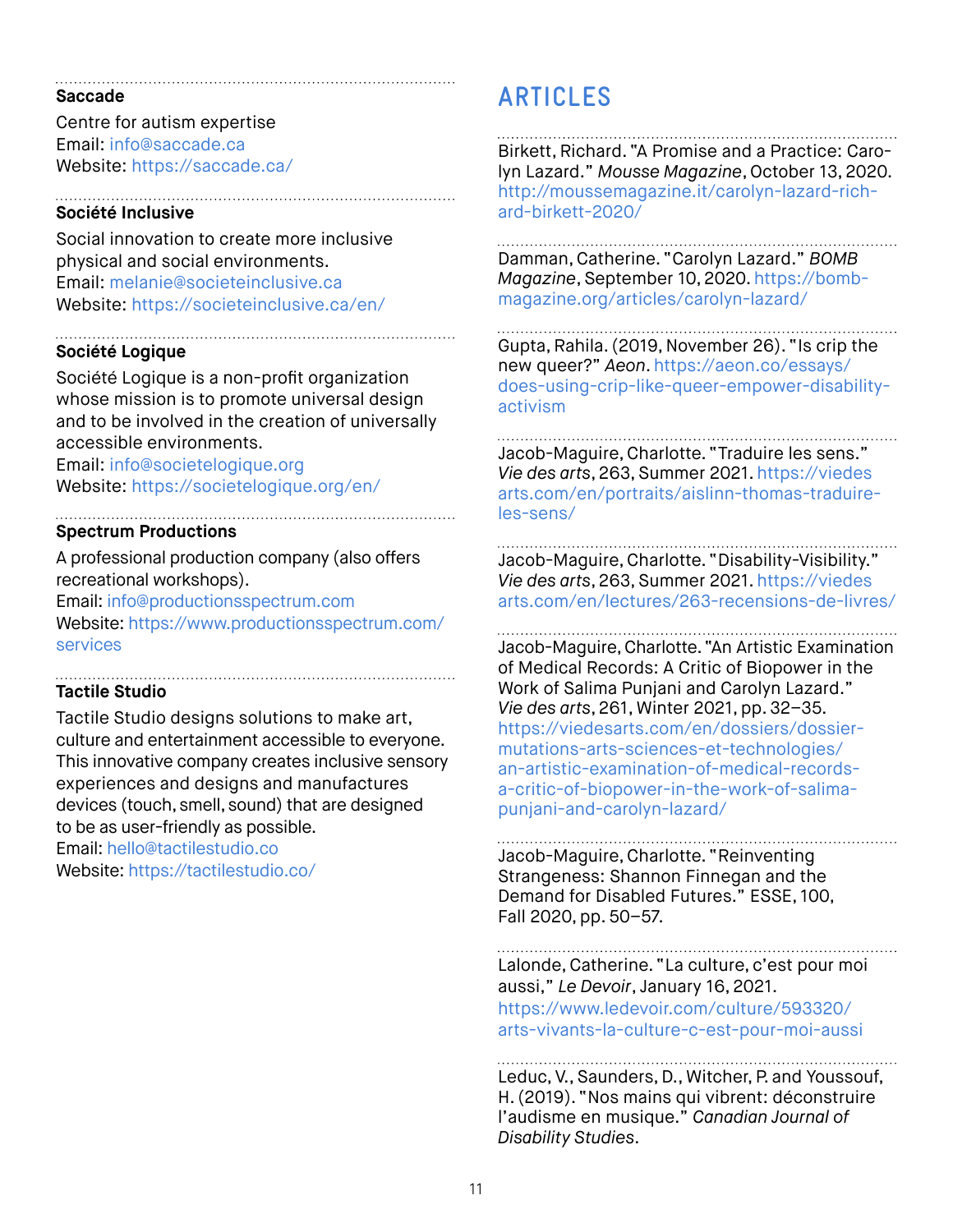Mingus, Mia. (2011, February 12). Changing the Framework: Disability Justice. *Leaving Evidence*. https://leavingevidence.wordpress.com/2011/ 02/12/changing-the-framework-disabilityjustice/

Papalia, Carmen. "An Accessibility Manifesto for the Arts." Canadian Art, January 2, 2018. https://canadianart.ca/essays/access-revived/

Parent, Laurence. (2017). "Ableism/disablism, on dit ça comment en français?", *Canadian Journal of Disability Studies*, vol. 6, no. 2, pp. 183–212. https://cjds.uwaterloo.ca/index.php/cjds/article/ view/355/583

Preciado, Paul B. "Lorenza Böttner: Requiem for the Norm." http://ellengallery.concordia.ca/ wp-content/uploads/2021/05/LORENZA\_ FRANC\_FINAL\_Mai2021-.pdf, 2021

Reid, Jenna. "Cripping the Arts: It's About Time." *Canadian Art*, May 5, 2016. https://canadianart. ca/features/cripping-arts-time/

Sandals, Leah. "8 Things Everyone Needs to Know About Art and Disability." *Canadian Art*, March 3, 2016. https://canadianart.ca/features/ 7-things-everyone-needs-to-know-about-artdisability/

Samuels, Ellen. (2017). Six Ways of Looking at Crip Time. *Disability Studies Quarterly*, 37(3), Article 3. https://dsq-sds.org/article/view/ 5824/4684

## **BOOKS**

Hollins, Heather. "Reciprocity, Accountability, Empowerment: Emancipatory Principles and Practices in the Museum." In *Re-Presenting Disability: Activism and Agency in the Museum*, edited by Rosemarie Garland-Thomson, Richard Sandell, and Jocelyn Dodd, 228-43. New York and London: Routledge, 2010.

Kafer, Alison. *Feminist, Queer, Crip*. Indiana University Press, 2013. https://muse.jhu.edu/ book/23617

Leduc, V. (2016). "It Fell on Deaf Ears": Deafhood Through The Graphic Novel as a Form of Artivism. In C. Kelly and M. Orsini (ed.). Mobilizing *Metaphor: Art, Culture and Disability Activism in Canada* (pp. 118–140). Vancouver: UBC Press.

Sandell, R., Dodd, J. and Garland Thomson, R. (ed.) (2010) Re-Presenting Disability: Activism and Agency in the Museum, Routledge: London and New York.

Wong, Alice. *Disability Visibility: First-Person Stories from the 21st Century*. New York: Vintage Books, a division of Penguin Random House, 2020. https://www.penguinrandomhouse.com/ books/617802/disability-visibility-by-alice-wong/

# **PODCAST**

### **Crip times**

By Kayla Besse, Youssef Kadora and Kristina McMullin, 2020–2021.

Disabled people are experts at staying at home and getting creative with new ideas to stay in community with one another. This podcast was launched at the beginning of the COVID-19 lockdown. Crip Times is a project of Bodies in Translation and Tangled Art + Disability. https://open.spotify.com/show/1sO2KZNvnTbwzM2LlwulfY English

**TELEVISION**

### **Crip Tales**

https://www.bbc.co.uk/programmes/m000p35p BBC Four, 2020 Six monologues written, directed and performed by disabled people.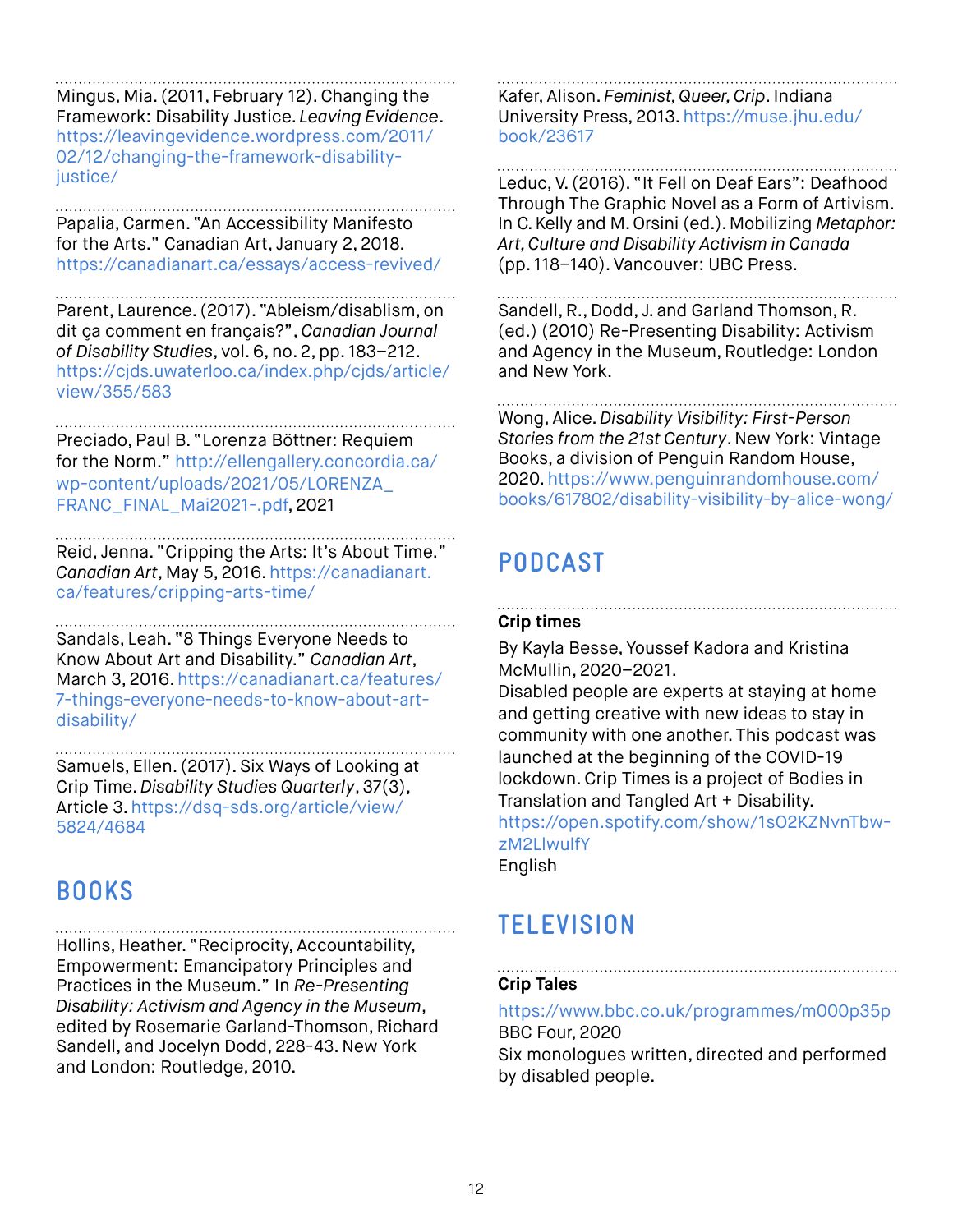# **GRANTS AND SUBSIDIES**

#### **AlterGo**

#### Prix Innovation Guy Langlois

The Prix Innovation Guy Langlois is an award presented to an organization that has demonstrated an awareness of the needs of people with functional disabilities and has taken action to address them.

The recipient organization must have demonstrated dynamism, originality and an innovative approach to recreation by:

- $\rightarrow$  Conducting a new activity
- $\rightarrow$  Implementing a new program
- $\rightarrow$  Developing a new recreational practice for people with functional limitations.

This initiative must have an impact on recreation development for people with functional limitations within the organization or on the Island of Montreal. The organization selected to receive the Prix Innovation Guy Langlois must have demonstrated its commitment and willingness to find solutions to help people with functional limitations access recreational activities.

Frequency: Every other year, in odd years

Eligibility: Self-nominated AlterGo members

Amount awarded: A \$1,600 grant

Applications: Nominations can be accompanied by documents such as newsletters, pamphlets, letters of appreciation, photos and press clippings. The organization selected will be notified in advance so it can make the necessary arrangements to accept the award at AlterGo's Annual General Meeting.

#### For more information:

https://www.altergo.ca/fr/membres-altergo/ prix-et-distinctions/prix-innovation-guy-langlois/

#### Prix développement Raymond Bachand

The Prix Développement Raymond Bachand is an award presented to an organization that has demonstrated ongoing commitment and determination in its efforts to make leisure activities accessible to people with functional limitations on the Island of Montreal.

Frequency: Every other year, in even years

Eligibility: Self-nominated AlterGo members

Amount awarded: A \$1,600 grant

Applications: Nominations can be accompanied by documents such as newsletters, pamphlets, letters of appreciation, photos and press clippings. The organization selected will be notified in advance so it can make the necessary arrangements to accept the award at AlterGo's Annual General Meeting.

#### For more information:

https://www.altergo.ca/fr/membres-altergo/ prix-et-distinctions/prix-developpementraymond-bachand/

#### Prix Création Mon rêve

The Prix Création Mon rêve aims to recognize a recreational organization that facilitates access to artistic activities for people with functional limitations. It is also intended to showcase the ongoing daily work of recreational organizations and highlight the quality of support provided to participants. The award was made possible through a three-way partnership between AlterGo, the China Disabled People's Performing Art Troupe and the City of Montréal.

The recipient organization will be asked to present a free show or exhibition at an Access Culture network venue as part of the Montreal public libraries' Universal Accessibility Month.

Frequency: Yearly

Eligibility: AlterGo members

Amount awarded: A \$2,000 bursary and \$1,000 to hold an event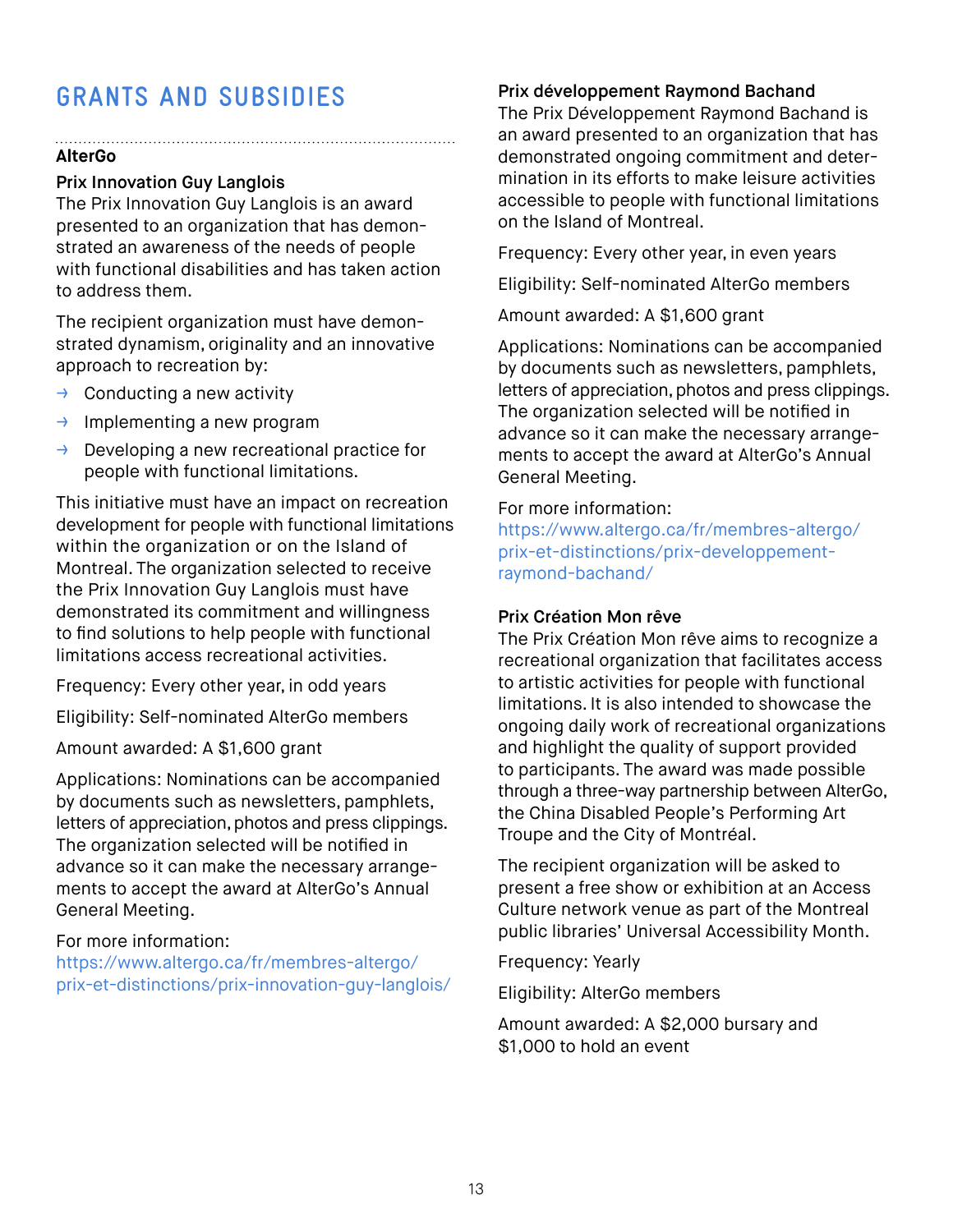### Deadline to apply: TBA in 2021

#### For more information:

https://www.altergo.ca/fr/membres-altergo/ prix-et-distinctions/prix-creation-mon-reve/

#### Eligibility:

The recipient organization offers activities in an artistic discipline (dramatic arts, circus arts, visual arts, creative writing and literary performances, dance, craft arts, music and media arts) with the aim of:

- $\rightarrow$  Allowing people with functional limitations to practise a cultural leisure activity for fun in their free time
- $\rightarrow$  Meeting the specific needs of people with functional limitations
- $\rightarrow$  Promoting the social inclusion of people with functional limitations through creative, quality and rewarding activites
- $\rightarrow$  Having an impact on the quality of participants' experience and the artistic discipline of people with functional limitations.
- $\rightarrow$  The organization must also have made ongoing efforts to promote artists with functional limitations and disseminate and showcase their work.

#### Email: info@altergo.ca

#### **Kéroul**

Tourism Establishment Accessibility Program

Improve your customer experience with the tourist establishment accessibility program!

The aim of the program is to provide financial support to help accommodation facilities, tourist attractions, services and visitor information centres transform or improve their facilities to make them accessible to people with disabilities.

Support from the Kéroul team

Funding for up to 80% of project expenses, up to a maximum of \$100,000

The recipient is awarded 60% of the grant upon signature of the financial assistance agreement, while 40% is awarded upon completion of the work, after receiving an accessible rating by Kéroul or improving previously accessible services.

https://www.keroul.qc.ca/section/en/16 tourism-establishment-accessibility-program. html?gclid=CjwKCAjwmqKJBhAWEiwAMvGt6H-KCc9FjmTTzUeGr4VUJdhkzSa1CvDR7jSww-3joYQE\_F8JBDAD3sEBoCnMUQAvD\_BwE

### **Office des personnes handicapées du Québec**

The Prix À part entière aims to recognize people and organizations who work to increase the social participation of people with disabilities. It reflects the government policy, Equals in Every Respect: Because Rights Are Meant to Be Exercised.

Email: prixape@ophq.gouv.qc.ca Website: https://www.ophq.gouv.qc.ca/evenements/prix-a-part-entiere/edition-2020.html

### **Conseil des arts de Montréal**

In accordance with its 2018–2020 strategic plan, the Conseil des arts de Montréal wishes to identify, acknowledge and support inclusive practices that promote the involvement and engagement of artists, cultural professionals and under-represented, excluded or marginalized audiences.

It is committed to ensuring accessibility for all Montrealers and recognizes that individuals with visible and invisible disabilities and members of the Deaf community must have the same opportunities to access our programs and services as others do, in a manner that respects the dignity and autonomy of each individual.